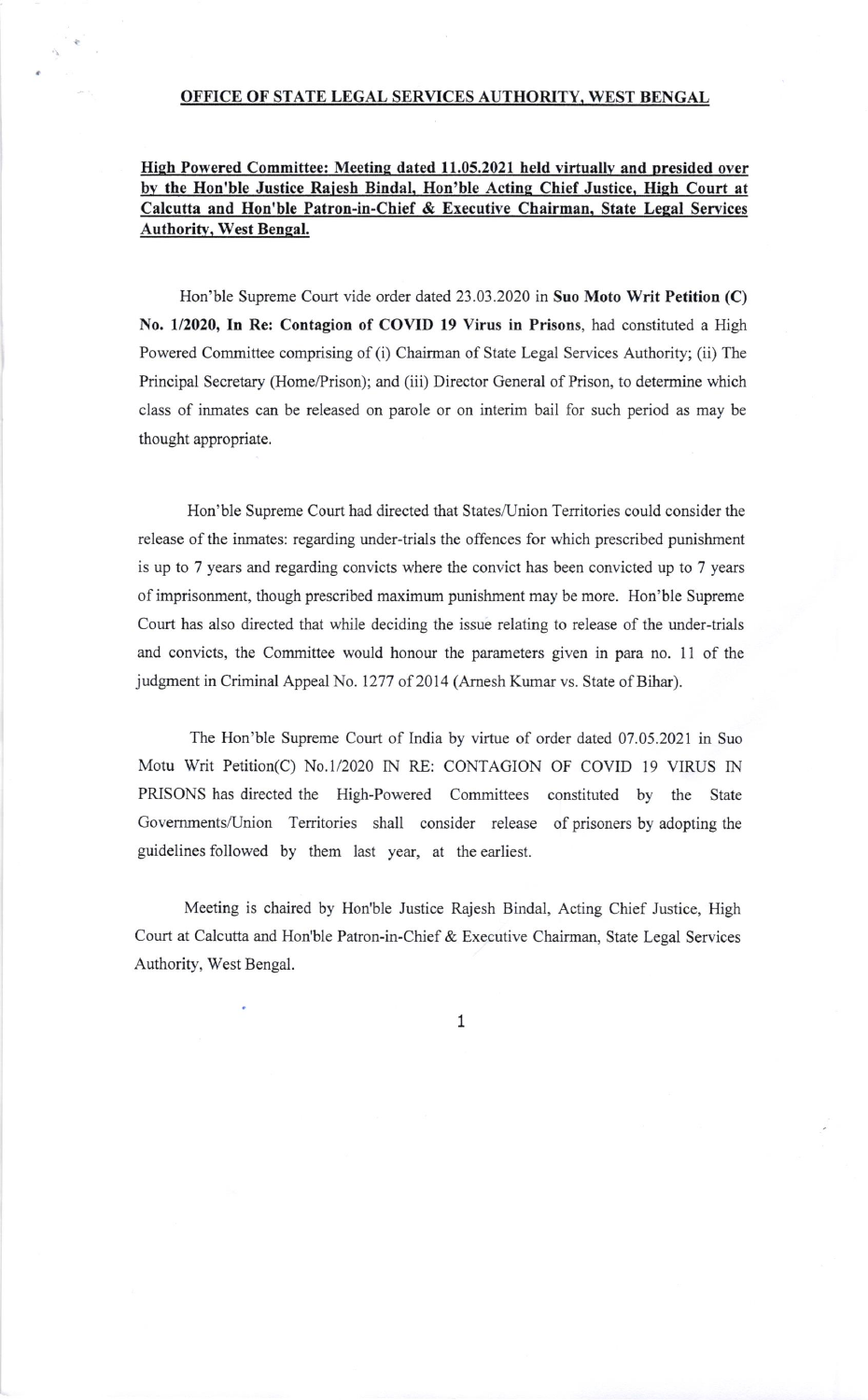Mr. Ravi Inder Singh, Secretary, Department of Correctional Administration, Goverment of West Bengal and Mr. Peeyush Pandey, Additional Director General and Inspector General of Correctional Services, Government of West Bengal are present in the meeting.

Mr. Raju Mukherjee, Member Secretary, State Legal Services Authority is also present.

In compliance with the directions issued by the Hon'ble Supreme Court, the report regarding number of under-trials and convicts fit to be considered for release had been sought for from the Principal Secretary, Department of Correctional Services and ADG & IG of Correctional Services, West Bengal and they have provided the list to the State Legal Services Authority, West Bengal.

The ADG & IG of Correctional Services, Government of West Bengal by virtue of report No. 385/ADG-IG/21 dated 10.05.2021 has stated that 2292 Under Trial Prisoners were granted interim bail in 2020 as per recommendation of the High Powered Committee and at present none of them are detained in the Correctional Home. (Annexure A - Nil report)

A fresh list of 895 UTPs has been submitted by the ADG & IG of Conectional Services who may get benefit of interim bail subject to fulfilment of certain parameters as per resolution dated 27.03.2020 of the High Powered Committee taken in view of Order dated 23.03.2020 passed by the Hon'ble Supreme Court of India in Suo Motu Writ Petition (Civil) No. 1 of 2020 w.r.t. Contagion of Covid 19 Virus in Prisons. (Annexure B)

2770 convicts who were granted parole last year (2020) during pandemic Covid 19 in the de-congestion process of Correctional Homes. However, the cases of convicts who expired or who jumped parole and complaints received against whom while at large on parole are not recommended for release. During the meeting the ADG & IG of Correctional Services stated that 37 convicts who had jumped parole earlier may be kept out of purview of the recommendation. (Annexure C)

2